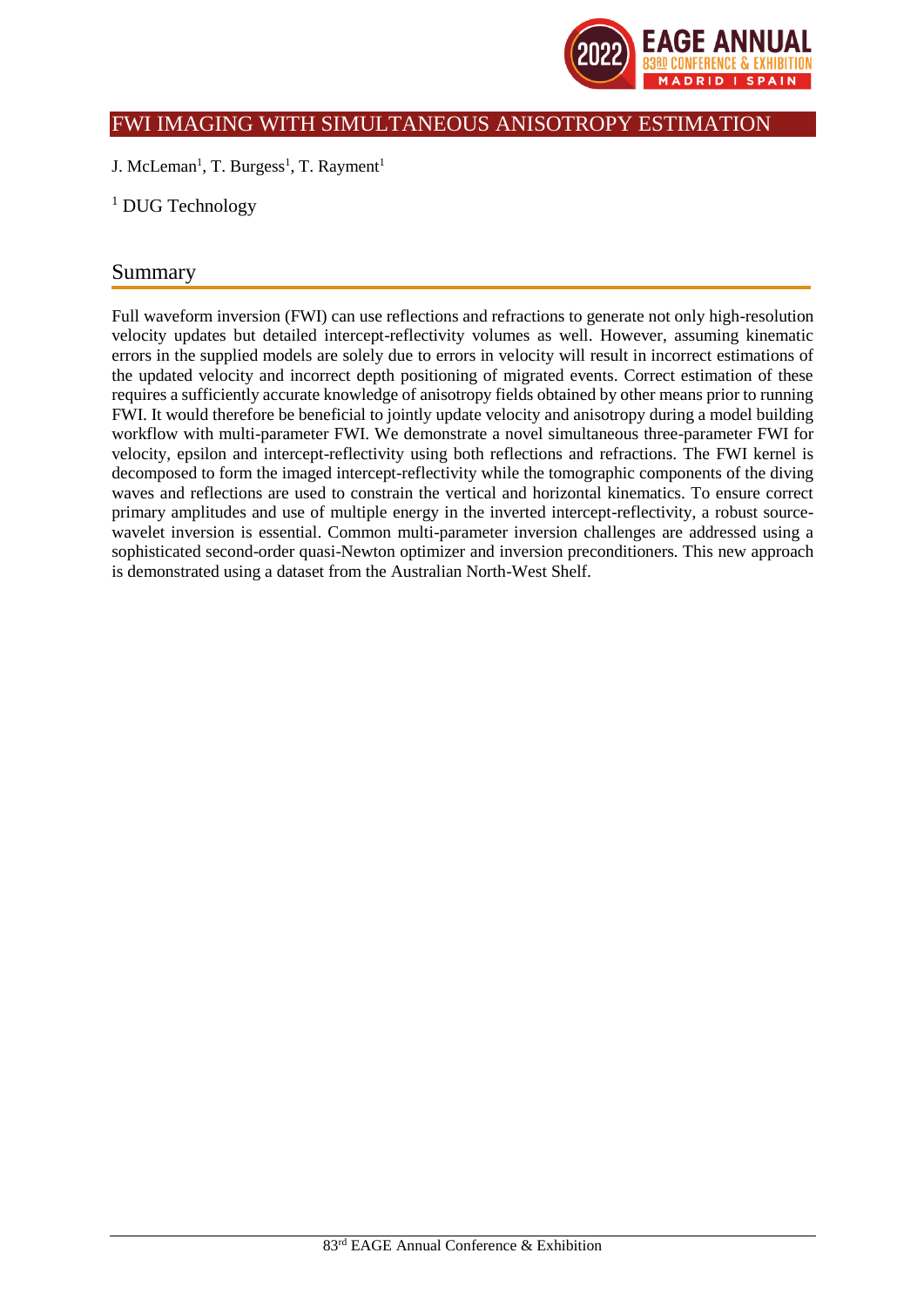

#### **FWI imaging with simultaneous anisotropy estimation**

#### **Introduction**

Conventionally, full waveform inversion (FWI) uses diving waves to invert for P-wave velocity  $(V_p)$ while holding other subsurface parameters constant. This necessitates that the non-inverted parameters are sufficiently correct otherwise any error in the kinematics due to, for example, anisotropic parameters, will be incorrectly attributed to an error in  $V_p$ . As a result, the inverted velocity may produce depth errors and residual move-out on the image gathers. Consequently, it is preferable to jointly update V<sup>p</sup> and anisotropy during a model building workflow with a multi-parameter FWI.

Performing multi-parameter FWI is, however, non-trivial. Large relative scale differences between the inverted parameters will result in notably slower convergence for the weaker parameter. There is also crosstalk between coupled inverted parameters where an error in one parameter is wrongly attributed to an error in the other (Operto et al., 2013). Sophisticated second-order optimisation strategies and preconditioners are required to address these issues adequately and efficiently*.* In this paper, we assume that delta has been robustly determined by other means (for example, through well calibration).

The joint inversion of  $V_p$  and epsilon is poorly constrained when using only diving waves. Such waves dominantly travel at the horizontal velocity which is a combination of the vertical velocity and epsilon. Therefore, errors in one or both parameters cannot be decoupled. The inclusion of reflections, which have more vertical travel paths, is required to reduce the non-uniqueness of solutions caused by the coupling of the two parameters (Cheng et al., 2016).

Including both reflections and refractions in FWI presents further challenges (Yao et al., 2020). Modelling data with smooth model parameters will produce only diving waves and the direct arrival. If the input data to FWI contains both reflections and diving waves, then the initial gradient will contain contributions from the higher-wavenumber "migration" term and the limited penetration depth "banana" term respectively. The migration term will have an amplitude proportional to the reflection coefficient, *R,* and represents the imaged result. Later iterations use the migration term to scatter the wavefield and additionally create the lower wavenumber reflection tomographic updates ("rabbit ears") which control the kinematics and have an amplitude proportional to  $R^2$ . The "migration" term and typically also the "banana" term will be preferentially inverted due to their higher amplitude. Without special care, the vertical velocity constraint ("rabbit ears") will not significantly contribute to the inversion.

To overcome these challenges, this paper demonstrates a three-parameter multi-scattering FWI approach that uses reflections and refractions. This method simultaneously inverts for velocity, epsilon and intercept-reflectivity using an augmented wave equation approach and a novel second-order quasi-Newton optimiser with crosstalk mitigation (McLeman et al., 2021). We show real data examples of this approach from the North-West Shelf region of Western Australia.

## **Method**

Using a dual-source towed streamer dataset with 8 cables and 6 km offsets located in the Australian NW continental shelf, a set of higher-resolution models for  $V_p$ , epsilon and intercept-reflectivity were built with visco-acoustic TTI FWI using the augmented wave equation. The initial  $V_p$  and anisotropy were obtained from existing regional models. Wells located inside the survey were used to refine delta. FWI was then run from 4 Hz to 8 Hz using a diving wave,  $V_p$  only inversion. At 12 Hz, both diving waves and reflections were included and the simultaneous three-parameter visco-acoustic FWI was performed.

A key component to the success of the three-parameter inversion was the adequate estimation of the source wavelet. Using near-field hydrophones (NFH) (Ziolkowski et al., 1982) or gun array modelling to determine source signatures will not ensure an amplitude match between the modelled and observed data in FWI since they will differ by at least a scale factor. These amplitude discrepancies are often mitigated by using kinematic only objective functions (Warner et al., 2013). However, both the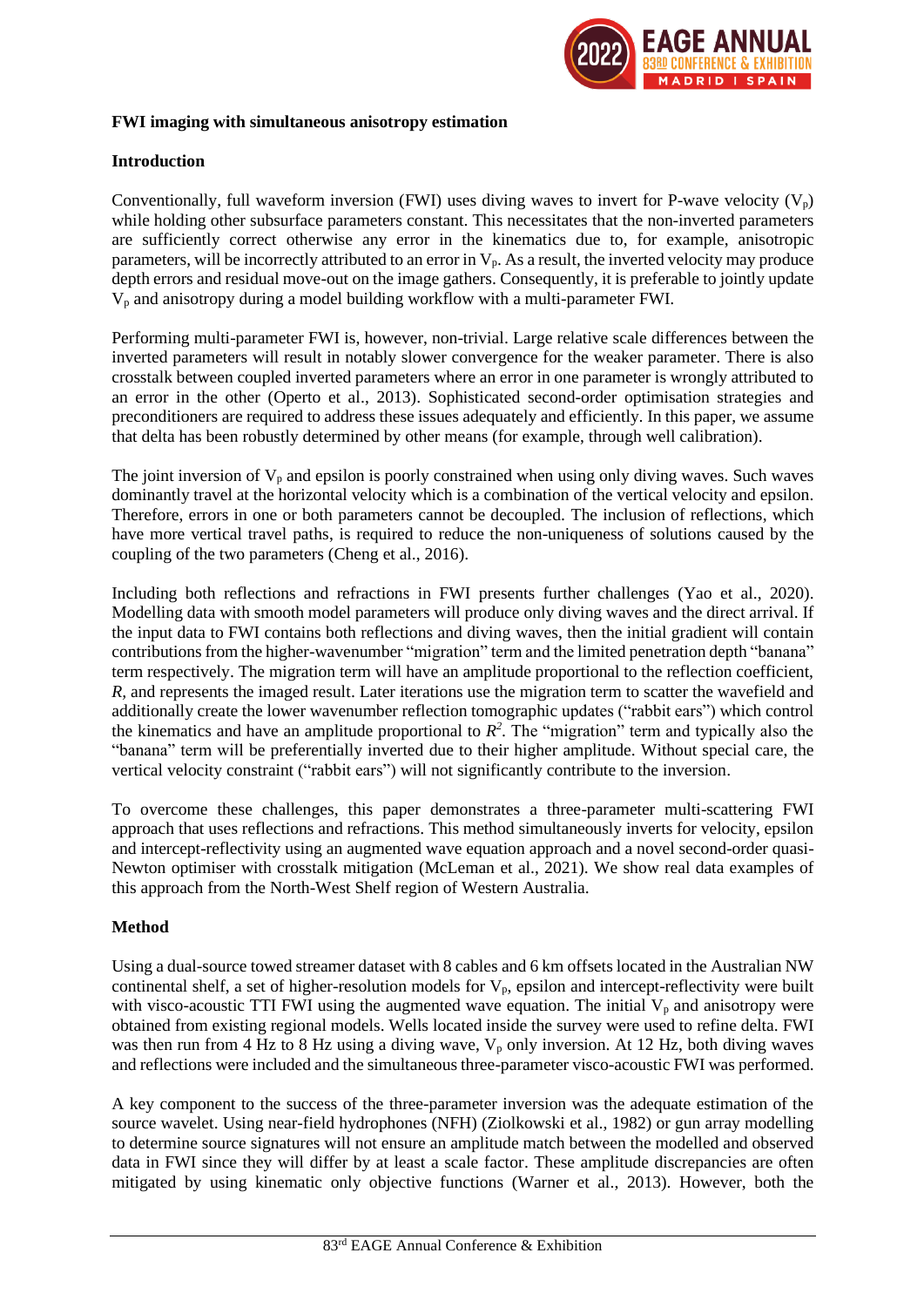

kinematics and dynamics are required when estimating intercept-reflectivity with FWI. An incorrect source wavelet amplitude will yield incorrect estimations of primary reflection amplitudes and suboptimal use and attenuation of multiples during FWI imaging. Since NFH data were not available, a gun-array modelled signature was obtained and then refined by a shot-by-shot source wavelet inversion prior to FWI (Virieux and Operto, 2009). The source wavelet inversion used least-squares matching on the direct arrival of the modelled and observed data to determine a robust true amplitude source wavelet.

The FWI gradient was decomposed into separate tomographic and migration terms using non-stationary filters discriminating on scattering angle in the wavenumber domain. The migration term generated the FWI intercept-reflectivity image, and the "banana" and "rabbit ears" tomographic terms updated epsilon and velocity. Epsilon was further refined during the inversion with structurally oriented smoothing (Fehmers and Höcker, 2003). Crosstalk, as well as relative scaling differences between model points and inverted parameters were addressed using a novel AdaGrad + L-BFGS optimiser which has shown significant convergence improvements over conventional L-BFGS (McLeman et al., 2021).

## **Results**

The initial and updated velocity models overlain on their respective Kirchhoff preSDM stacks are given by Figures 1a) & d). The corresponding initial and updated epsilon models are shown in Figures 1b) & e). The updated velocity and anisotropy modelsshow a clear geological conformance. The horizon depth compared with a well marker for the initial models is shown in Figure 1c), the well-tie improvements brought by the simultaneous inversion are shown in Figure 1f).



*Figure 1 Kirchhoff preSDM stacks with initial velocity and epsilon models overlaid a), b) and the updated models d), e). Horizon and well marker for initial models c) and updated models f).*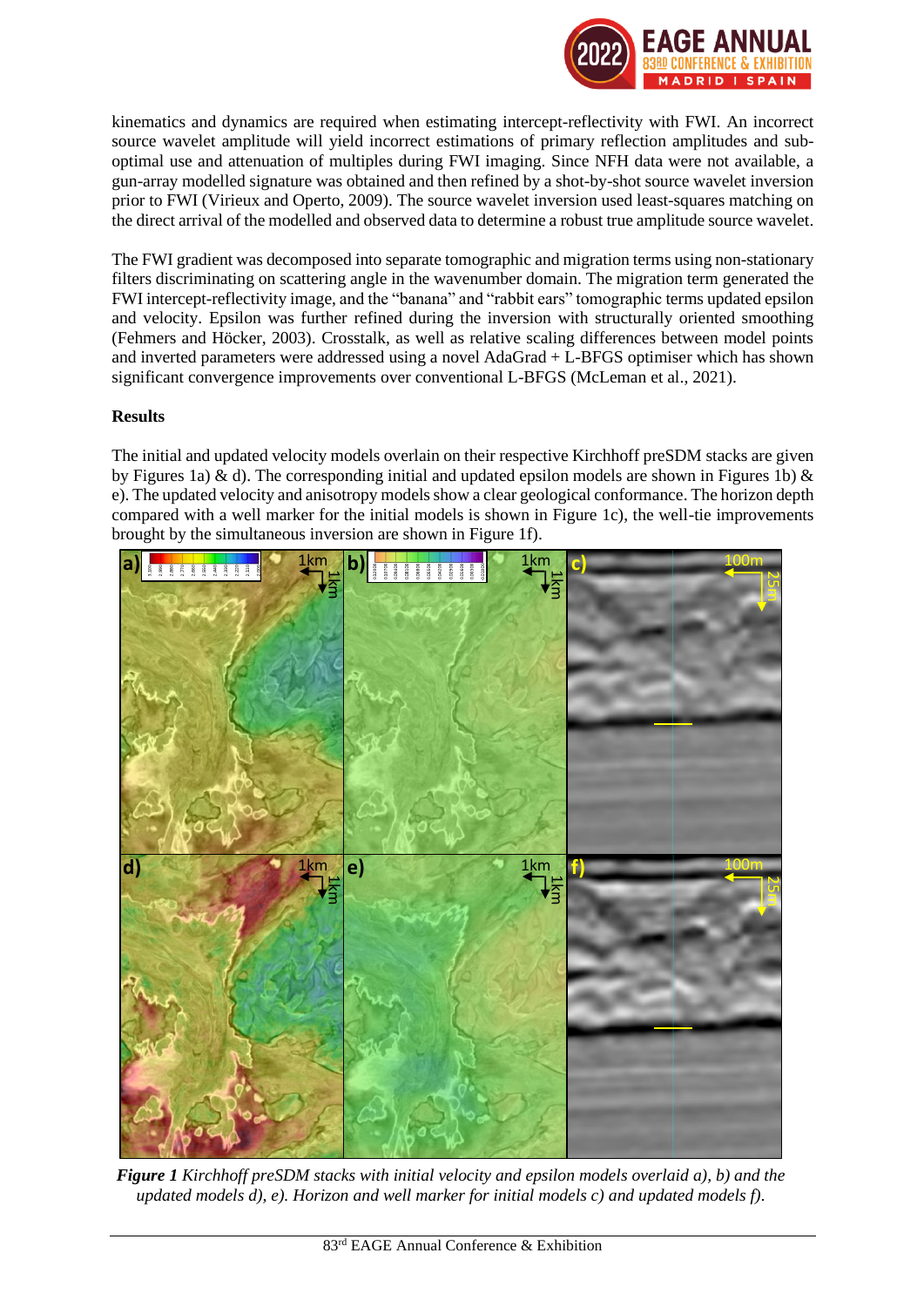

Figures 2a), b) & c) show Kirchhoff migrated common image gathers and a 0-40 degree angle stack with the models input to the 12 Hz three-parameter FWI. Figures 2d), e) & f) show Kirchhoff migrated results using the updated velocity and epsilon models. An improvement in gather flatness is observed even at high angles due to the improved anisotropy estimation. The updated models have yielded a clear improvement in structural simplicity and focusing throughout the section.



*Figure 2 3D preSDM Kirchhoff migrations, a) 0-40 deg angle stack with the input models, b), c) are image gathers using the input models, d) 0-40 deg angle stack with the updated velocity and epsilon models, e), f) are image gathers using the updated models.*

Figures 3a) & b) show a depth slice at 1340 m of a Kirchhoff preSDM stack with the updated velocity and epsilon (3a) and the FWI inverted intercept-reflectivity (3b). The Kirchhoff stack was filtered to the inversion frequency of the FWI image for a fair comparison. A conventional workflow using all available shots provided the input to the Kirchhoff migration. The inverted intercept-reflectivity used only 1/3 of the unprocessed shots as input. Although there is a good amplitude and structural similarity between the two images, the FWI image shows an improvement in resolution and better event delineation. To generate this FWI image, FWI has used the primaries, multiples and ghosts to perform model building and least-squares imaging simultaneously.